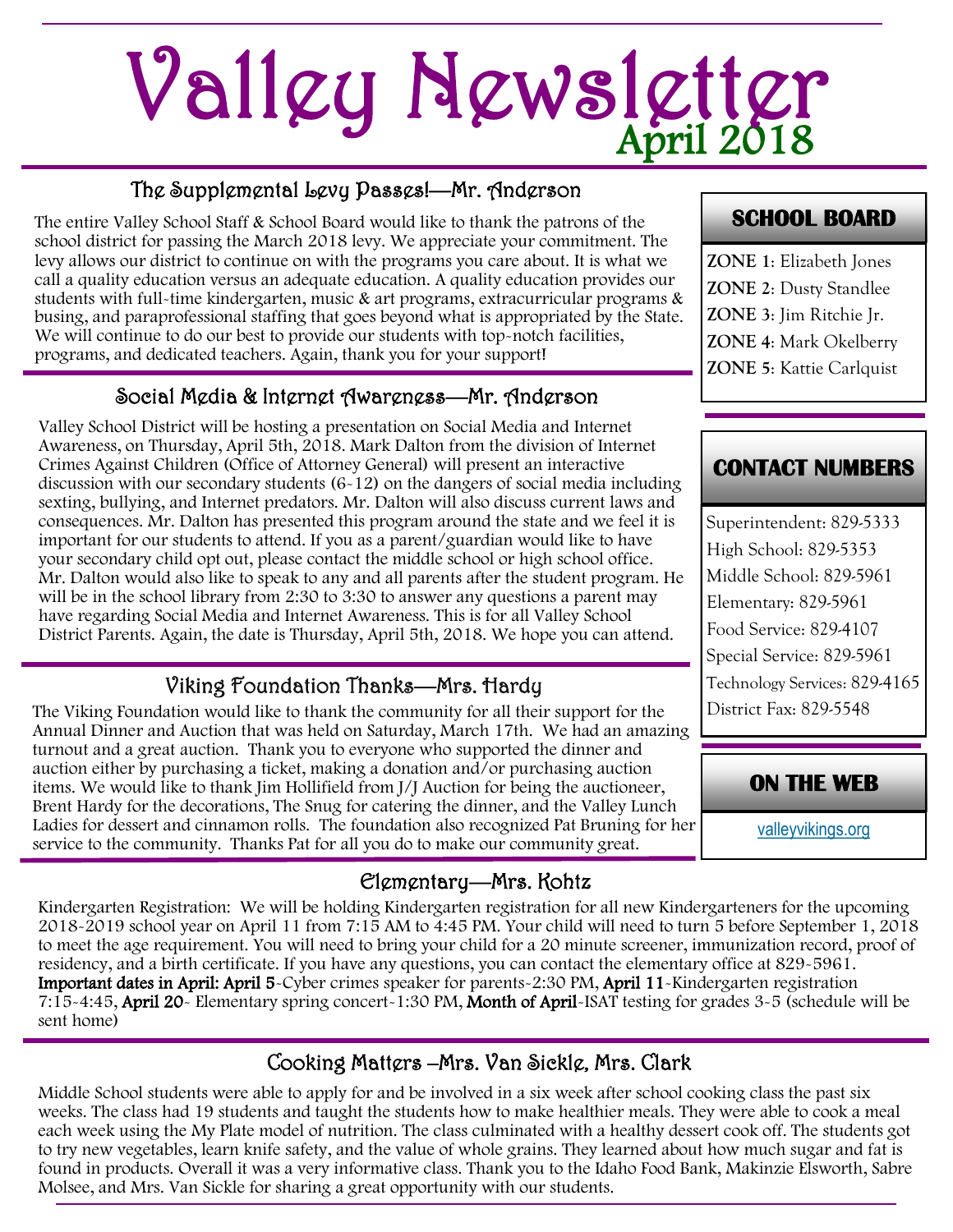## Spring Standardized Assessments—Mrs. Hardy

IRI testing for grades K-3 will be April 16-May 17.

ISAT testing will be for grades 3-10. A tentative schedule is below.

SAT for all Juniors will be ALL DAY, beginning at 7:45 on Tuesday, April 10<sup>th</sup>.

Like always, please make sure your child has good attendance. They need to be at school on time and NOT leave early. Please make sure they are well rested and have good nutritious habits. IF your child will be gone, please notify the office as soon as you know they will be absent. It is difficult for students to stay caught up on assignments. During testing season, when they are absent it is even more difficult because they need to make up

classroom work as well as any standardized tests they may have missed.

ELA—English Language Arts, 2 parts, CAT (computer adapted tested), PT (performance task), grades 3-10 Math—Math, 2 parts, CAT (computer adapted tested), PT (performance task), grades 3-10

Science End of Course (EOC)—Grades  $5<sup>th</sup>$ ,  $7<sup>th</sup>$ , and  $10<sup>th</sup>$ , as well as any  $11<sup>th</sup>$  and  $12<sup>th</sup>$  graders who haven't taken Science EOC (required for graduation), 1 part

Elementary…only grade level is listed, more information regarding which class that will be tested will be sent home with students

Middle School…the teacher the student has for that subject will be testing (Mussmann and Ayers will be testing Science, grade 7)

High School…we will be testing both classes together the same day, separate classes except Science where they will be testing during their Biology class.

| Date            | Elementary                                | Middle School                         | High School                  |  |
|-----------------|-------------------------------------------|---------------------------------------|------------------------------|--|
| Tuesday, 4/10   | 5 <sup>th</sup> Science ALL               |                                       |                              |  |
| Wednesday, 4/11 |                                           |                                       | 9 <sup>th</sup> Math CAT ALL |  |
| Thursday, 4/12  | 5 <sup>th</sup> ELA CAT                   | 8 <sup>th</sup> Math CAT Hunter       |                              |  |
| Friday, 4/13    | 4 <sup>th</sup> & 5 <sup>th</sup> ELA CAT | 8 <sup>th</sup> Math PT Hunter        | 9 <sup>th</sup> Math PT ALL  |  |
| Tuesday, 4/17   | 3rd ELA CAT                               | 6 <sup>th</sup> Math CAT Jarvis       | 9th ELA CAT ALL              |  |
|                 | 5 <sup>th</sup> ELA PT                    | 7 <sup>th</sup> ELA CAT VanSickle     |                              |  |
| Wednesday, 4/18 | 4 <sup>th</sup> ELA PT                    | 6 <sup>th</sup> Math CAT Juker        |                              |  |
|                 | 3rd ELA CAT                               | 7 <sup>th</sup> ELA CAT Clark         |                              |  |
| Thursday, 4/19  | 3rd ELA PT ALL                            | 6 <sup>th</sup> Math PT Jarvis        | 9th ELA PT ALL               |  |
|                 |                                           | 7 <sup>th</sup> ELA PT VanSickle      |                              |  |
| Friday, 4/20    | 5 <sup>th</sup> Math CAT ALL              | 6 <sup>th</sup> Math PT Juker         | 10th ELA CAT ALL             |  |
|                 |                                           | 7 <sup>th</sup> ELA PT Clark          |                              |  |
| Tuesday, 4/24   |                                           | 8 <sup>th</sup> ELA CAT VanSickle     | Science EOC                  |  |
|                 |                                           | 7 <sup>th</sup> Math CAT Jarvis       |                              |  |
| Wednesday, 4/25 | 3rd Math CAT                              | 8th ELA CAT Clark                     | Science EOC                  |  |
|                 | 4 <sup>th</sup> Math CAT                  | 7 <sup>th</sup> Math CAT Juker        |                              |  |
| Thursday, 4/26  | 5 <sup>th</sup> Math PT                   | 8 <sup>th</sup> ELA PT VanSickle      | 10th ELA PT ALL              |  |
|                 |                                           | 7 <sup>th</sup> Math PT Jarvis        |                              |  |
| Friday, $4/27$  | 4 <sup>th</sup> Math PT                   | 8 <sup>th</sup> ELA PT Clark          |                              |  |
|                 | 3rd Math PT                               | 7 <sup>th</sup> Math PT Juker         |                              |  |
| Tuesday, 5/1    |                                           | 7 <sup>th</sup> Science Mussmann      |                              |  |
|                 |                                           | 6th ELA CAT VanSickle                 |                              |  |
| Wednesday, 5/2  |                                           | 8 <sup>th</sup> Math CAT Jarvis,      | 10th Math CAT ALL            |  |
| Thursday, 5/3   |                                           | 7 <sup>th</sup> Science Ayers         |                              |  |
|                 |                                           | 6 <sup>th</sup> ELA PT VanSickle      |                              |  |
| Friday, 5/4     |                                           | 8 <sup>th</sup> Math PT Jarvis, Juker | 10th Math PT ALL             |  |
| Tuesday, 5/8    |                                           | 6th ELA CAT Clark                     |                              |  |
| Wednesday, 5/9  |                                           | 6th ELA PT Clark                      | <b>Valley Newsletter</b>     |  |

TENTATIVE, subject to change